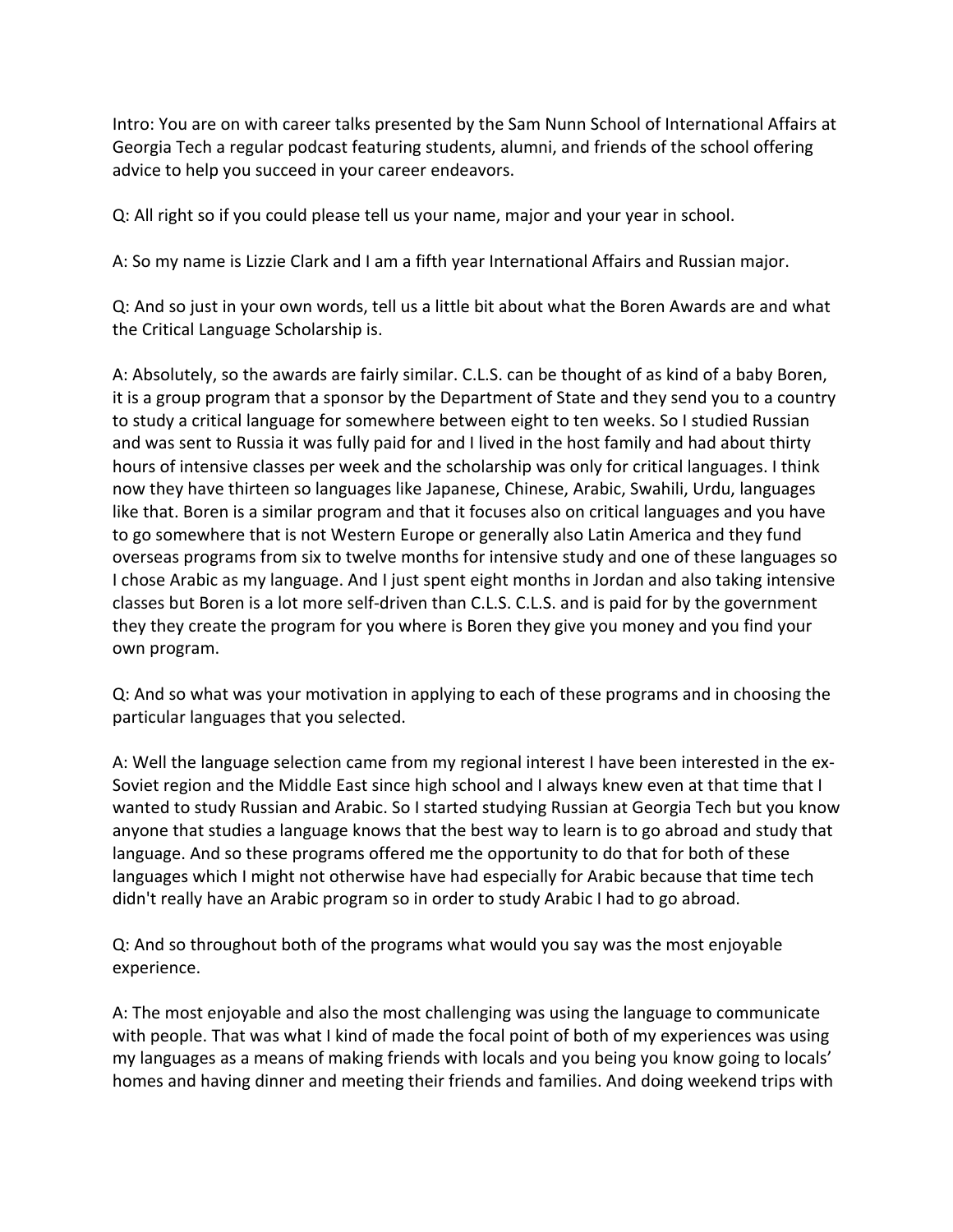them and struggling to understand them and to make yourself understood but having fun trying.

## Q: And so what would you say is the most rewarding.

A: Similar answer I mean the relationships you make with the people and the experiences that you have with them I mean I still keep in touch with many of my friends and my host families from both of these places and those are connections that I otherwise would not have made had I not gone abroad but also if I had not known these languages because most of the people that I encountered that I'd befriended and both of these programs were people who did not speak English or maybe spoke very little English and so you know, you go abroad and you realize how many people you have access to through knowing their language and I would never had that without these programs and so those relationships which I know that I will keep for many years going forward are very valuable to me and definitely the best thing that I took from both of those programs.

Q: OK, and so how would you say Georgia Tech prepared you for these experiences and for the application. 

A: Of course the academic rigor of tech is a great preparation. The applications for both of these programs are fairly rigorous but also Tech did a great job helping me be aware of these opportunities and in supporting me and in guiding me and as far as the options that I have and you know making my timeline work and making my graduation work and fitting in both of these programs and other things so that the resources that are available at Tech as far as guidance and support and pursuing those programs was very useful.

Q: And do you have any tips or advice for students who are prospective applicants to either program. 

A: This answer is a little bit self evident but really go through the materials on these websites the essays are the most important part of both of these applications and there are so many resources on C.L.S. and on Boren website that will help you write your essays and tell them exactly what they are looking for and I think a lot of people don't go through those resources and so they have weak applications and that is you know your biggest hindrance from getting into one of these programs and Boren for example does. CLS is why I believe they do webinars where they explain do's and don'ts for the application process and what they want to see in the essay and that is really really important and I listen to every webinar they had and I made a do and don't list and as I was writing my essay, I periodically would go back to that list and you know ask myself Am I doing what I'm supposed to be doing am I including things that I'm not supposed to be doing and really use the guidelines that they said to shape the way that I wrote my essays.

Q: And so finally and now that you've returned from both of these programs what is next for you?